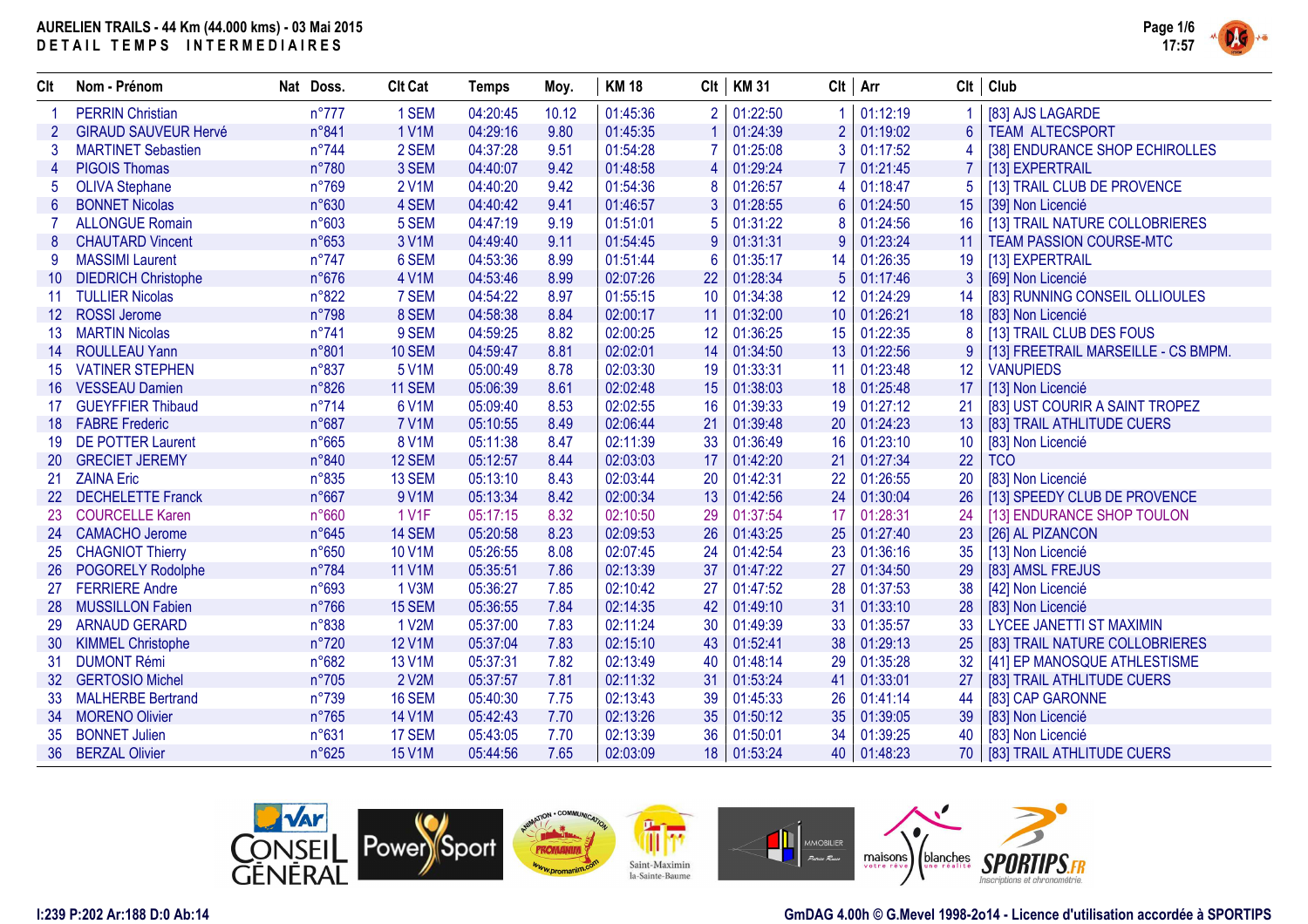

| Clt | Nom - Prénom               | Nat Doss.      | <b>Clt Cat</b> | <b>Temps</b> | Moy. | <b>KM 18</b> | Clt | <b>KM31</b> | $Clt$   Arr |             |                | $Clt$ Club                  |
|-----|----------------------------|----------------|----------------|--------------|------|--------------|-----|-------------|-------------|-------------|----------------|-----------------------------|
| 37  | <b>LAVIGNE Patrick</b>     | $n^{\circ}724$ | <b>16 V1M</b>  | 05:45:23     | 7.64 | 02:07:43     | 23  | 01:53:52    | 42          | 01:43:48    | 51             | [83] Non Licencié           |
| 38  | <b>GABAUD Benjamin</b>     | n°697          | 18 SEM         | 05:46:39     | 7.62 | 02:16:17     | 51  | 01:48:50    | 30          | 01:41:32    | 45             | [13] Non Licencié           |
| 39  | <b>HAMEL Christophe</b>    | $n^{\circ}715$ | <b>17 V1M</b>  | 05:47:35     | 7.60 | 02:15:47     | 50  | 01:51:11    | 37          | 01:40:37    | 43             | [52] Non Licencié           |
| 40  | <b>BAUDAIN Patrick</b>     | n°618          | 3 V2M          | 05:52:40     | 7.49 | 02:15:26     | 47  | 01:54:43    | 45          | 01:42:31    | 48             | [83] CAP GARONNE            |
| 41  | <b>DUCLAIROIR Philippe</b> | n°680          | 4 V2M          | 05:53:09     | 7.48 | 02:10:47     | 28  | 01:52:47    | 39          | 01:49:35    | 76             | [84] C-A-F DU VENTOUX       |
|     | 42 FALGAYRAC Lilian        | n°688          | <b>18 V1M</b>  | 05:55:08     | 7.43 | 02:13:43     | 38  | 01:49:13    | 32          | 01:52:12    | 87             | [13] TEAM TRAIL COTE BLEUE  |
|     | 43 ROUX Marc               | n°803          | <b>19 V1M</b>  | 05:55:35     | 7.42 | 02:22:15     | 68  | 01:51:03    | 36          | 01:42:17    | 47             | [13] Non Licencié           |
| 44  | <b>GAILLET Patrick</b>     | $n^{\circ}700$ | 20 V1M         | 05:56:08     | 7.41 | 02:19:35     | 63  | 01:58:42    | 54          | 01:37:51    | 37             | [83] Non Licencié           |
| 45  | <b>BOTELLA Pascale</b>     | n°633          | 2 V1F          | 05:56:26     | 7.41 | 02:20:29     | 65  | 02:01:02    | 66          | 01:34:55    | 30             | [83] TEAM PASSION COURSE    |
| 46  | <b>MAUREL Denis</b>        | n°749          | <b>19 SEM</b>  | 05:56:30     | 7.41 | 02:15:42     | 49  | 01:56:26    | 49          | 01:44:22    | 54             | [83] Non Licencié           |
| 47  | <b>BONFIGLIO Francois</b>  | n°629          | <b>20 SEM</b>  | 05:57:20     | 7.39 | 02:26:38     | 87  | 01:54:41    | 44          | 01:36:01    | 34             | [83] Non Licencié           |
| 48  | <b>DALMASSO Christophe</b> | n°662          | 21 V1M         | 05:58:00     | 7.37 | 02:09:48     | 25  | 01:58:55    | 55          | 01:49:17    | 75             | [84] TEAM CHAMPSAUR NATURE  |
| 49  | <b>PARANS Nico</b>         | $n^{\circ}774$ | <b>22 V1M</b>  | 05:58:43     | 7.36 | 02:27:47     | 92  | 01:55:34    | 47          | 01:35:22    | 31             | [83] AC VIDAUBAN            |
| 50  | <b>DE VALENS Fabrice</b>   | n°666          | 23 V1M         | 05:58:43     | 7.36 | 02:16:28     | 52  | 02:05:08    | 75          | 01:37:07    | 36             | [83] Non Licencié           |
| 51  | <b>LYON Francois</b>       | n°733          | 5 V2M          | 06:01:07     | 7.31 | 02:22:37     | 71  | 01:56:24    | 48          | 01:42:06    | 46             | [60] CHANTILLY ATHLE        |
|     | 52 SPIEGEL Aurelien        | n°812          | 21 SEM         | 06:01:24     | 7.31 | 02:23:30     | 76  | 01:54:54    | 46          | 01:43:00    | 49             | Non Licencié                |
| 53  | <b>MARQUES Remi</b>        | $n^{\circ}740$ | 24 V1M         | 06:04:29     | 7.24 | 02:19:36     | 64  | 01:54:37    | 43          | 01:50:16    | 80             | [13] TRAIL CLUB DE PROVENCE |
|     | 54 MONGE Peggy             | n°761          | 3 V1F          | 06:04:56     | 7.23 | 02:26:49     | 88  | 01:58:28    | 52          | 01:39:39    | 41             | [83] TOULON SPORT NATURE    |
| 55  | <b>COLONNA Sebastien</b>   | $n^{\circ}656$ | 22 SEM         | 06:06:08     | 7.21 | 02:14:32     | 41  | 02:04:39    | 72          | 01:46:57    | 63             | [83] TRAIL ATHLITUDE CUERS  |
| 56  | <b>MEJEAN Thibaud</b>      | $n^{\circ}750$ | 23 SEM         | 06:06:11     | 7.21 | 02:17:07     | 54  | 02:35:02    | 138         | 01:14:02    | $\overline{2}$ | [84] BC ISLE SUR SORGUE     |
| 57  | <b>REBUFA Jacques</b>      | n°789          | 24 SEM         | 06:07:17     | 7.19 | 02:15:35     | 48  | 02:02:35    | 68          | 01:49:07    | 74             | [13] Non Licencié           |
| 58  | <b>PLANTIER Gerald</b>     | n°783          | 25 V1M         | 06:07:44     | 7.18 | 02:19:12     | 62  | 01:58:24    | 51          | 01:50:08    | 78             | [26] AL PIZANCON            |
| 59  | <b>TROTOBAS Fabrice</b>    | n°821          | <b>25 SEM</b>  | 06:08:04     | 7.17 | 02:23:51     | 78  | 02:00:27    | 63          | 01:43:46    | 50             | [83] Non Licencié           |
| 60  | <b>CARBONNEL Frederic</b>  | n°646          | <b>26 V1M</b>  | 06:08:43     | 7.16 | 02:22:24     | 70  | 01:59:29    | 59          | 01:46:50    | 61             | $[13]$ TCO                  |
| 61  | <b>TURZO Marc</b>          | n°823          | 6 V2M          | 06:09:26     | 7.15 | 02:22:23     | 69  | 02:00:57    | 64          | 01:46:06    | 57             | [13] TONTONTRAILERS         |
| 62  | <b>GOUZIEN Noelle</b>      | $n^{\circ}711$ | 4 V1F          | 06:11:08     | 7.11 | 02:27:40     | 90  | 02:03:02    | 69          | 01:40:26    | 42             | [13] TRAIL CLUB DE PROVENCE |
| 63  | <b>MARTY Nicolas</b>       | $n^{\circ}745$ | <b>26 SEM</b>  | 06:11:41     | 7.10 | 02:15:24     | 46  | 02:05:50    | 78          | 01:50:27    | 82             | [83] AJS LA GARDE           |
|     | 64 MONCANY Jonathan        | n°760          | 27 SEM         | 06:12:46     | 7.08 | 02:17:11     | 55  | 02:04:04    | 71          | 01:51:31    | 86             | [13] Non Licencié           |
| 65  | <b>BUCCI Benjamin</b>      | n°641          | <b>28 SEM</b>  | 06:12:51     | 7.08 | 02:12:26     | 34  | 01:59:19    | 57          | 02:01:06    | 115            | [30] Non Licencié           |
| 66  | <b>MOREL Claude</b>        | $n^{\circ}764$ | <b>27 V1M</b>  | 06:14:02     | 7.06 | 02:24:53     | 82  | 01:58:38    | 53          | 01:50:31    | 83             | [13] TRAIL CLUB DE PROVENCE |
| 67  | <b>BOISSON Cyrille</b>     | $n^{\circ}627$ | <b>28 V1M</b>  | 06:14:18     | 7.05 | 02:24:58     | 83  | 02:00:18    | 62          | 01:49:02    | 71             | [83] RUN AND TRAIL MARINE   |
| 68  | <b>COTTET-MOINE Marc</b>   | n°659          | 29 V1M         | 06:16:44     | 7.01 | 02:23:42     | 77  | 02:06:11    | 80          | 01:46:51    | 62             | [83] AVAG                   |
| 69  | <b>GINGREAU Frédéric</b>   | $n^{\circ}706$ | <b>29 SEM</b>  | 06:17:51     | 6.99 | 02:15:20     | 45  | 02:04:44    | 73          | 01:57:47    | 104            | [62] Non Licencié           |
|     | 70 FASSEL Yann             | n°690          | <b>30 SEM</b>  | 06:18:01     | 6.98 | 02:24:48     | 80  | 02:01:00    | 65          | 01:52:13    | 88             | [50] Non Licencié           |
| 71  | <b>BRESSON Franck</b>      | n°640          | 30 V1M         | 06:18:50     | 6.97 | 02:24:03     | 79  | 02:01:18    | 67          | 01:53:29    | 90             | [21] Non Licencié           |
|     | 72 DECROMBECQUE Herve      | n°668          | 31 V1M         | 06:19:19     | 6.96 | 02:18:06     |     | 59 02:06:29 |             | 82 01:54:44 | 95             | [83] Non Licencié           |

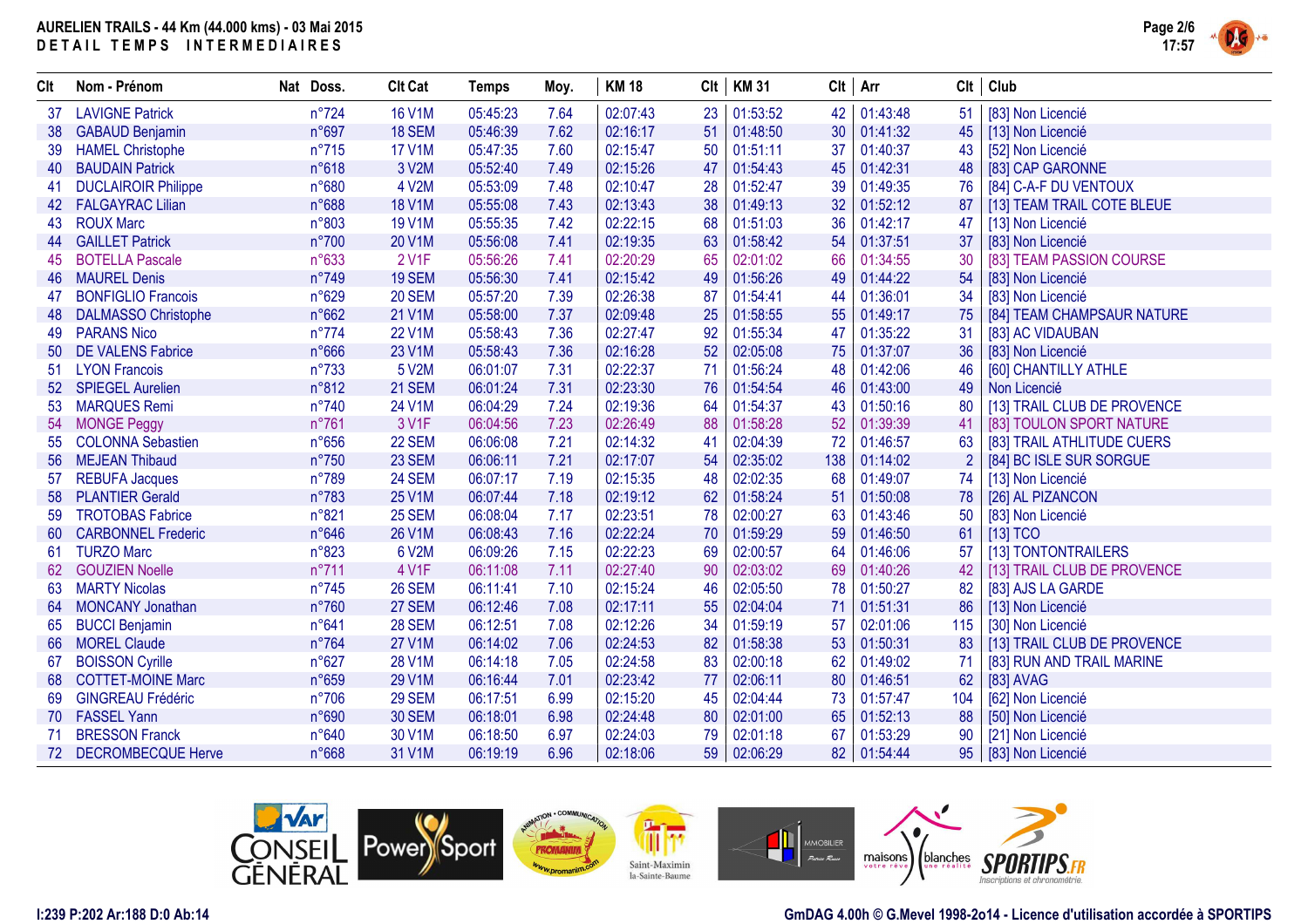

| Clt | Nom - Prénom                 | Nat Doss.      | <b>Clt Cat</b>     | <b>Temps</b> | Moy. | <b>KM18</b> | Clt | <b>KM31</b> |     | $Clt$ Arr    | Clt | Club                                        |
|-----|------------------------------|----------------|--------------------|--------------|------|-------------|-----|-------------|-----|--------------|-----|---------------------------------------------|
|     | 73 MOREAU Jerome             | $n^{\circ}763$ | 32 V1M             | 06:19:47     | 6.95 | 02:24:48    | 81  | 02:05:56    | 79  | 01:49:03     | 72  | [13] Non Licencié                           |
|     | 74 REVEL Jean                | n°794          | <b>7 V2M</b>       | 06:20:25     | 6.94 | 02:21:11    | 66  | 02:00:07    | 61  | 01:59:07     | 109 | [83] CLUB ALPIN FRANCAIS CAF GARDANNE_PROVE |
| 75  | <b>ROUGIEUX Antoine</b>      | n°800          | 31 SEM             | 06:22:13     | 6.91 | 02:21:32    | 67  | 02:00:00    | 60  | 02:00:41     | 112 | [60] Non Licencié                           |
| 76  | <b>TREDICI Jean-Marc</b>     | n°819          | 8 V2M              | 06:23:42     | 6.88 | 02:26:21    | 85  | 02:09:21    | 88  | 01:48:00     | 68  | [83] Non Licencié                           |
|     | 77 CLABE Jérôme              | $n^{\circ}654$ | 32 SEM             | 06:23:51     | 6.88 | 02:23:00    | 74  | 02:05:29    | 76  | 01:55:22     | 97  | [83] Non Licencié                           |
|     | 78 CORBIER Jean-Francois     | n°657          | 33 V1M             | 06:26:11     | 6.84 | 02:32:36    | 101 | 02:06:16    | 81  | 01:47:19     | 65  | [13] Non Licencié                           |
| 79  | <b>MAGRANER Jean Michel</b>  | $n^{\circ}737$ | 9 V2M              | 06:27:30     | 6.81 | 02:18:05    | 58  | 02:07:40    | 83  | 02:01:45     | 117 | [83] OSH HYERES                             |
| 80  | <b>DURAND Frederic</b>       | n°684          | 34 V1M             | 06:28:29     | 6.80 | 02:18:28    | 61  | 01:59:18    | 56  | 02:10:43     | 144 | [13] AS CAVAILLON                           |
| -81 | <b>LAMNAOUAR Mustapha</b>    | $n^{\circ}722$ | 33 SEM             | 06:28:40     | 6.79 | 02:26:13    | 84  | 02:05:45    | 77  | 01:56:42     | 101 | [30] Non Licencié                           |
| 82  | <b>BOUCHER Pierre</b>        | n°634          | 34 SEM             | 06:29:19     | 6.78 | 02:15:17    | 44  | 02:10:29    | 91  | 02:03:33     | 121 | [73] Non Licencié                           |
| 83  | <b>BELANGER Bertrand</b>     | n°619          | 35 SEM             | 06:30:22     | 6.76 | 02:26:28    | 86  | 02:13:46    | 99  | 01:50:08     | 79  | Non Licencié                                |
|     | 84 LAVOS Jorge               | $n^{\circ}725$ | 2 V3M              | 06:32:29     | 6.73 | 02:33:41    | 102 | 02:12:27    | 94  | 01:46:21     | 59  | [13] AIX ATHLE PROVENCE                     |
| 85  | <b>QUÉAU Vincent</b>         | $n^{\circ}786$ | 10 V2M             | 06:34:50     | 6.69 | 02:27:23    | 89  | 02:19:09    | 116 | 01:48:18     | 69  | [83] Non Licencié                           |
| 86  | <b>PILLA Florent</b>         | n°781          | <b>36 SEM</b>      | 06:35:08     | 6.68 | 02:41:39    | 117 | 02:09:34    | 89  | 01:43:55     | 53  | [66] Non Licencié                           |
| 87  | <b>BABOU Philippe</b>        | n°611          | 35 V1M             | 06:36:23     | 6.66 | 02:31:26    | 99  | 02:15:16    | 106 | 01:49:41     | 77  | [69] Non Licencié                           |
| 88  | <b>FARGEOT Thomas</b>        | n°689          | 37 SEM             | 06:37:01     | 6.65 | 02:41:44    | 118 | 02:04:04    | 70  | 01:51:13     | 85  | [13] Non Licencié                           |
| 89  | <b>MOKHTARI Labib</b>        | n°759          | <b>11 V2M</b>      | 06:38:12     | 6.63 | 02:16:32    | 53  | 02:34:27    | 136 | 01:47:13     | 64  | [83] Non Licencié                           |
| 90  | <b>BURNEL Christophe</b>     | n°644          | 36 V1M             | 06:39:12     | 6.61 | 02:42:36    | 125 | 02:10:28    | 90  | 01:46:08     | 58  | [13] Non Licencié                           |
| 91  | <b>LAYNET Anthony</b>        | $n^{\circ}726$ | <b>38 SEM</b>      | 06:39:36     | 6.61 | 02:29:52    | 97  | 02:11:32    | 92  | 01:58:12     | 105 | [13] TRAIL CLUB DE PROVENCE                 |
| 92  | <b>BULOZ Gilles</b>          | n°643          | 37 V1M             | 06:40:02     | 6.60 | 02:27:45    | 91  | 02:15:39    | 107 | 01:56:38     | 100 | [83] Non Licencié                           |
| 93  | <b>MAGLIOZZI Alexis</b>      | $n^{\circ}735$ | <b>39 SEM</b>      | 06:40:09     | 6.60 | 02:18:06    | 60  | 02:17:34    | 113 | 02:04:29     | 124 | [77] Non Licencié                           |
| 94  | <b>COCHINI Sandra</b>        | $n^{\circ}655$ | 5 V1F              | 06:40:11     | 6.60 | 02:42:48    | 127 | 02:12:31    | 95  | 01:44:52     | 55  | [13] Non Licencié                           |
| 95  | MICHELET Aurélien            | $n^{\circ}755$ | 40 SEM             | 06:40:50     | 6.59 | 02:31:45    | 100 | 02:14:39    | 100 | 01:54:26     | 94  | [83] Non Licencié                           |
| 96  | <b>ROSSETTO Bernadette</b>   | $n^{\circ}797$ | 1 V <sub>2</sub> F | 06:44:35     | 6.53 | 02:52:28    | 151 | 02:08:13    | 85  | 01:43:54     | 52  | [13] TEAM TRAIL COTE BLEUE                  |
| 97  | <b>FONQUET Nathalie</b>      | n°696          | 6 V1F              | 06:44:43     | 6.52 | 02:42:41    | 126 | 02:08:30    | 87  | 01:53:32     | 91  | [64] Non Licencié                           |
| 98  | <b>DENAIX Alain</b>          | n°671          | <b>12 V2M</b>      | 06:48:30     | 6.46 | 02:35:26    | 104 | 02:08:19    | 86  | 02:04:45     | 125 | [41] Non Licencié                           |
| 99  | <b>BEN HOUMANE Jean Marc</b> | n°622          | 38 V1M             | 06:49:07     | 6.45 | 02:49:04    | 141 | 02:14:48    | 103 | 01:45:15     | 56  | [83] A VALLEE DU GAPEAU                     |
|     | 100 FILLON Raphael           | n°694          | 41 SEM             | 06:49:35     | 6.45 | 02:46:23    | 134 | 02:04:52    | 74  | 01:58:20     | 106 | [64] XIBEROTARRAK                           |
|     | 101 VIGARA Mariano           | n°828          | 3 V3M              | 06:50:03     | 6.44 | 02:29:27    | 95  | 02:19:36    | 118 | 02:01:00     | 113 | [13] A.C.LANÇON                             |
|     | 102 ROUFFIGNAC Florent       | n°799          | 39 V1M             | 06:50:26     | 6.43 | 02:49:01    | 140 | 02:14:54    | 104 | 01:46:31     | 60  | [83] AVAG                                   |
|     | 103 NAVARRO Robert           | $n^{\circ}768$ | 4 V3M              | 06:51:17     | 6.42 | 02:28:20    | 93  | 02:20:46    | 120 | 02:02:11     | 119 | [13] Non Licencié                           |
|     | 104 VIGLINO Frederic         | n°830          | 40 V1M             | 06:51:27     | 6.42 | 02:35:00    | 103 | 02:14:54    | 105 | 02:01:33     | 116 | [83] AS BEAUSSETANNE                        |
|     | 105 MENGUY Valerie           | $n^{\circ}751$ | <b>7 V1F</b>       | 06:51:38     | 6.41 | 02:49:22    | 142 | 02:13:13    | 98  | 01:49:03     | 73  | [83] AMSL FREJUS                            |
|     | 106 COTTET Colette           | $n^{\circ}658$ | 2 V <sub>2</sub> F | 06:52:41     | 6.40 | 02:46:13    | 131 | 02:12:49    | 96  | 01:53:39     | 92  | [13] Non Licencié                           |
|     | 107 BARON Ange               | n°614          | 13 V2M             | 06:52:42     | 6.40 | 02:46:20    | 133 | 02:07:57    | 84  | 01:58:25     | 107 | [13] Non Licencié                           |
|     | 108 EVRARD Gaetan            | $n^{\circ}686$ | 42 SEM             | 06:53:10     | 6.39 | 02:28:29    | 94  | 02:17:04    |     | 112 02:07:37 | 137 | [L-] Non Licencié                           |
|     |                              |                |                    |              |      |             |     |             |     |              |     |                                             |

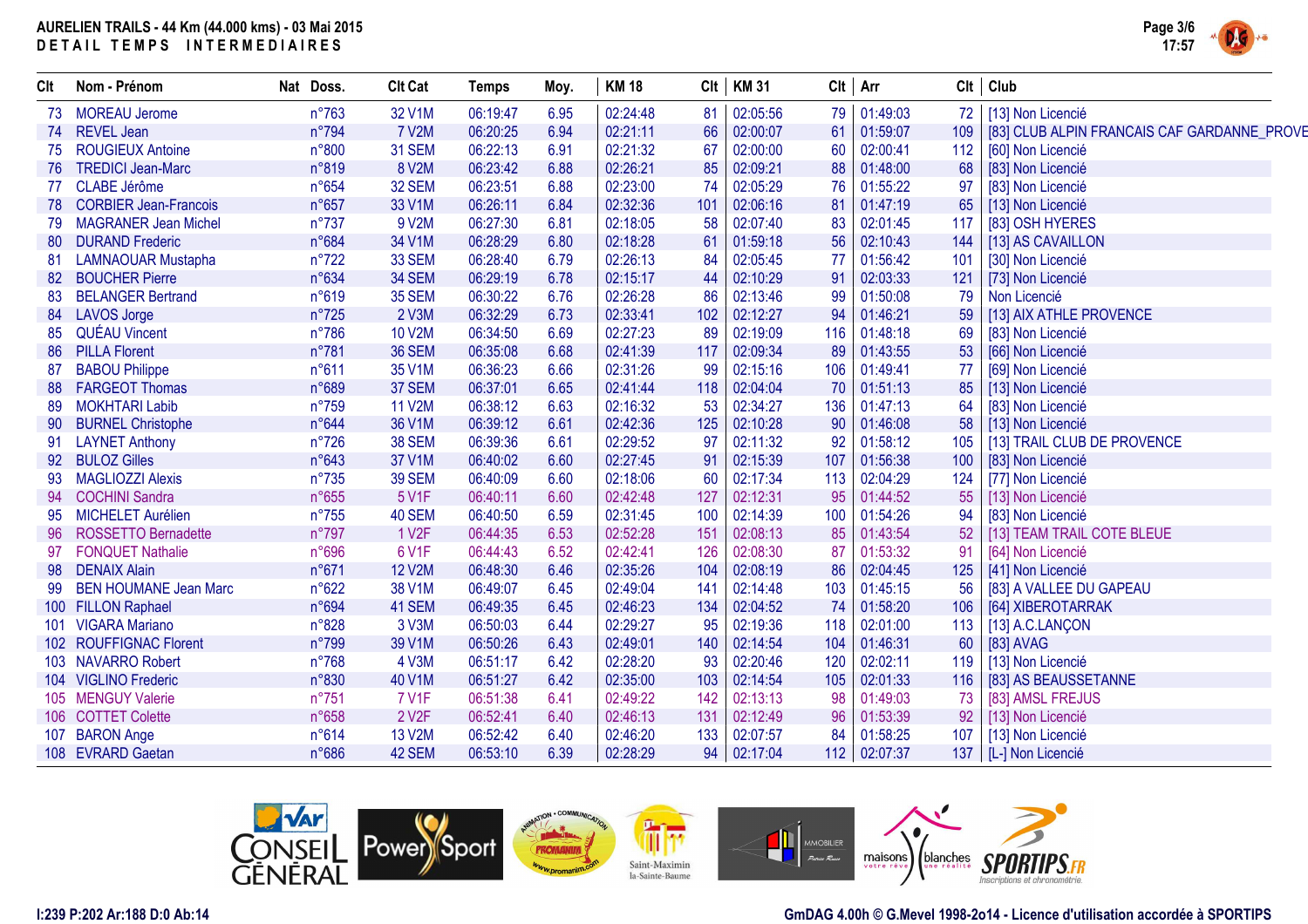

| Clt | Nom - Prénom               | Nat Doss.      | <b>Clt Cat</b>     | <b>Temps</b> | Moy. | <b>KM18</b> | Clt | KM 31        | $Clt$ Arr |          | Clt              | Club                              |
|-----|----------------------------|----------------|--------------------|--------------|------|-------------|-----|--------------|-----------|----------|------------------|-----------------------------------|
|     | 109 CASTINEL Sebastien     | n°648          | 41 V1M             | 06:53:16     | 6.39 | 02:42:00    | 121 | 02:16:30     | 110       | 01:54:46 | 96               | [83] Non Licencié                 |
|     | 110 BERNARD Jean-Yves      | n°624          | 43 SEM             | 06:54:50     | 6.36 | 02:49:23    | 143 | 02:13:12     | 97        | 01:52:15 | 89               | [13] Non Licencié                 |
|     | 111 ANTOINE Laurent        | n°604          | <b>42 V1M</b>      | 06:55:04     | 6.36 | 02:38:50    | 108 | 02:16:31     | 111       | 01:59:43 | 111              | [83] Non Licencié                 |
|     | 112 AURIOL Jean Claude     | n°610          | 5 V3M              | 06:57:31     | 6.32 | 02:46:17    | 132 | 02:12:23     | 93        | 01:58:51 | 108              | [83] Non Licencié                 |
|     | 113 LOQUET Jean-Philippe   | $n^{\circ}732$ | 44 SEM             | 06:58:53     | 6.30 | 02:40:12    | 112 | 02:15:42     | 108       | 02:02:59 | 120              | [13] Non Licencié                 |
|     | 114 DESLANDES Laurent      | n°674          | 43 V1M             | 06:59:03     | 6.30 | 02:54:02    | 153 | 02:14:45     | 102       | 01:50:16 | 81               | [83] Non Licencié                 |
|     | 115 DESLANDES Marie-Claude | n°673          | 3 V <sub>2</sub> F | 06:59:32     | 6.29 | 02:54:10    | 154 | 02:14:40     | 101       | 01:50:42 | 84               | [83] AMSL FREJUS                  |
|     | 116 CRESTIAN Cyril         | n°661          | 45 SEM             | 07:04:32     | 6.22 | 02:22:57    | 73  | 02:26:41     | 126       | 02:14:54 | 148              | [13] Non Licencié                 |
|     | 117 ARMANDO Olivier        | n°606          | 44 V1M             | 07:07:03     | 6.18 | 02:40:17    | 113 | 02:16:09     | 109       | 02:10:37 | 143              | [13] LFA TRETS                    |
|     | 118 MATHIEU Benedicte      | n°748          | 8 V1F              | 07:07:27     | 6.18 | 02:39:53    | 111 | 02:21:54     | 121       | 02:05:40 | 130              | [83] TOULON SPORT NATURE          |
|     | 119 GLEN James             | $n^{\circ}708$ | 45 V1M             | 07:07:28     | 6.18 | 02:37:13    | 105 | 02:26:23     | 125       | 02:03:52 | 123              | [13] Non Licencié                 |
|     | 120 TROIN Marc             | n°820          | 6 V3M              | 07:07:31     | 6.18 | 02:38:46    | 107 | 02:22:23     | 123       | 02:06:22 | 134              | [50] Non Licencié                 |
|     | 121 PONTIER Thierry        | $n^{\circ}785$ | 46 V1M             | 07:07:33     | 6.17 | 02:29:49    | 96  | 02:29:37     | 130       | 02:08:07 | 138              | [13] TRAIL CLUB DE PROVENCE       |
|     | 122 MIENS François         | $n^{\circ}757$ | 46 SEM             | 07:10:00     | 6.14 | 02:56:17    | 156 | 02:17:39     | 114       | 01:56:04 | 99               | [31] Non Licencié                 |
|     | 123 PAPAZIAN Antranik      | $n^{\circ}772$ | 7 V3M              | 07:12:05     | 6.11 | 02:42:12    | 123 | 02:19:36     | 117       | 02:10:17 | 142              | [13] CS IBM MARSEILLE             |
|     | 124 GIRAUD Vincent         | $n^{\circ}707$ | 47 SEM             | 07:13:16     | 6.09 | 02:55:09    | 155 | 02:22:06     | 122       | 01:56:01 | 98               | [92] Non Licencié                 |
|     | 125 BUCCIO Laurent         | n°642          | 48 SEM             | 07:16:02     | 6.05 | 02:41:18    | 116 | 02:28:44     | 129       | 02:06:00 | 132              | [83] Non Licencié                 |
|     | 126 GAZELLE Thierry        | n°703          | 47 V1M             | 07:16:05     | 6.05 | 02:47:50    | 136 | 02:18:04     | 115       | 02:10:11 | 141              | [13] LFA TRETS                    |
|     | 127 BRANSWYCK Philippe     | n°638          | 48 V1M             | 07:16:22     | 6.05 | 02:44:45    | 129 | 02:26:03     | 124       | 02:05:34 | 129              | [83] CE DCNS TOULON               |
|     | 128 LAMBERT Eric           | n°721          | 49 V1M             | 07:18:15     | 6.02 | 02:40:19    | 114 | 02:29:45     | 131       | 02:08:11 | 139              | [83] RUNANDTRAIL MARINE           |
|     | 129 DIZET Philippe         | $n^{\circ}677$ | 50 V1M             | 07:18:17     | 6.02 | 02:41:58    | 119 | 02:31:18     | 132       | 02:05:01 | 127              | [83] RUNANDTRAIL MARINE           |
|     | 130 BEURER BEURE Gilles    | n°626          | 49 SEM             | 07:18:22     | 6.02 | 02:23:26    | 75  | 01:59:28     | 58        | 02:55:28 | 187              | [83] Non Licencié                 |
|     | 131 BRAVARD KATIA          | n°843          | 9 V1F              | 07:19:41     | 6.00 | 02:48:43    | 137 | 02:43:00     | 151       | 01:47:58 | 66               | <b>TAC</b>                        |
|     | 132 JAUME DIDIER           | n°842          | 51 V1M             | 07:19:42     | 6.00 | 02:41:08    | 115 | 02:50:35     | 170       | 01:47:59 | 67               | <b>TAC</b>                        |
|     | 133 BOURGERY Jean-Marc     | $n^{\circ}635$ | <b>50 SEM</b>      | 07:21:42     | 5.98 | 02:46:08    | 130 | 02:33:24     | 135       | 02:02:10 | 118              | [13] OMCA ST MITRE LES REMPARTS   |
|     | 134 BOSC Gilbert           | n°632          | <b>14 V2M</b>      | 07:22:07     | 5.97 | 02:42:17    | 124 | 02:20:09     | 119       | 02:19:41 | 154              | [38] JOGGING CLUB VERANNE         |
|     | 135 SCARANTINO Eric        | n°806          | 52 V1M             | 07:22:32     | 5.97 | 02:51:50    | 149 | 02:36:40     | 143       | 01:54:02 | 93               | [83] CE DCNS TOULON               |
|     | 136 BOUVOT Olivier         | n°637          | 53 V1M             | 07:23:20     | 5.96 | 02:43:50    | 128 | 02:27:02     | 127       | 02:12:28 | 145              | [83] RUN AND TRAIL MARINE         |
|     | 137 VISSE Jerome           | n°834          | 54 V1M             | 07:24:26     | 5.94 | 02:22:56    | 72  | 02:47:05     | 164       | 02:14:25 | 147              | [83] CAP GARONNE                  |
|     | 138 MEZIE Christian        | $n^{\circ}753$ | 55 V1M             | 07:24:28     | 5.94 | 02:30:13    | 98  | 02:48:42     | 166       | 02:05:33 | 128              | [83] CE DCNS TOULON               |
|     | 139 DE MACEDO Thierry      | n°664          | 56 V1M             | 07:31:00     | 5.85 | 02:48:48    | 138 | 02:36:05     | 140       | 02:06:07 | 133              | [13] TEAM TRAIL COTE BLEUE        |
|     | 140 SPODYMEK Nicolas       | n°813          | <b>51 SEM</b>      | 07:32:22     | 5.84 | 02:58:17    | 161 | 02:36:22     | 142       | 01:57:43 | 103              | [13] Non Licencié                 |
|     | 141 FLIEGEL Mylene         | n°695          | 1 SEF              | 07:32:55     | 5.83 | 02:52:23    | 150 | 02:39:31     | 148       | 02:01:01 | 114              | [83] Non Licencié                 |
|     | 142 GABBANINI Richard      | n°698          | 52 SEM             | 07:34:47     | 5.81 | 02:59:13    | 165 | 02:38:13     | 146       | 01:57:21 | 102 <sub>1</sub> | [83] CAP GARONNE                  |
|     | 143 HERY Frederic          | $n^{\circ}717$ | <b>53 SEM</b>      | 07:36:46     | 5.78 | 02:56:30    | 157 | 02:35:31     | 139       | 02:04:45 | 126              | [13] TRAIL CLUB DE PROVENCE       |
|     | 144 CHARRIERE Christophe   | n°652          | 57 V1M             | 07:37:04     | 5.78 | 02:42:11    |     | 122 02:34:32 | 137       | 02:20:21 |                  | 159   [83] TRAIL CLUB DE PROVENCE |

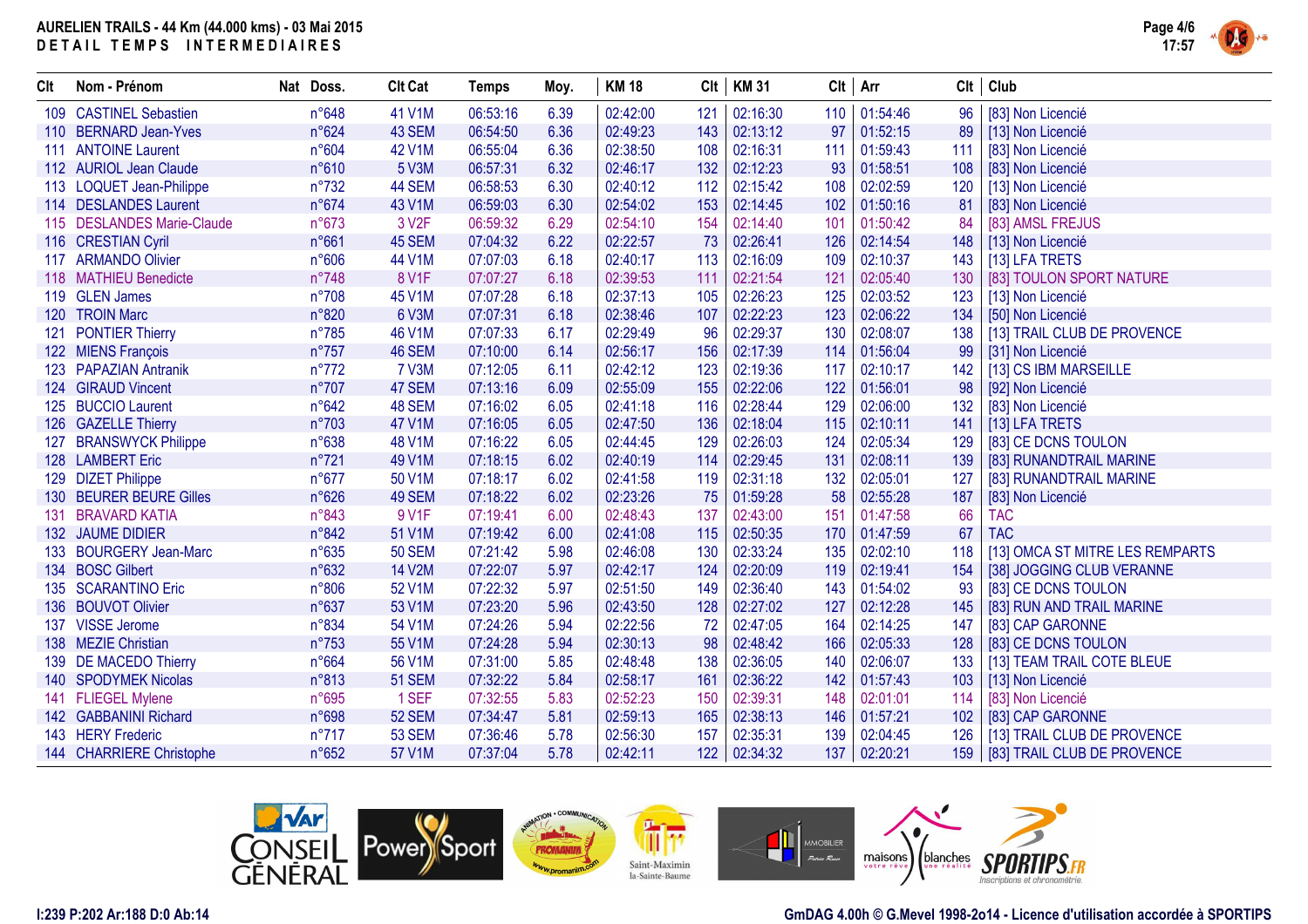

| Clt | Nom - Prénom               | Nat Doss.      | <b>Clt Cat</b>     | <b>Temps</b> | Moy. | <b>KM 18</b> |     | $Clt$   KM 31 |     | $Clt$ Arr | Clt | Club                                |
|-----|----------------------------|----------------|--------------------|--------------|------|--------------|-----|---------------|-----|-----------|-----|-------------------------------------|
|     | 145 HERMANS Laurent        | $n^{\circ}716$ | 15 V2M             | 07:38:39     | 5.76 | 02:50:42     | 147 | 02:27:38      | 128 | 02:20:19  | 157 | [83] DRAGUIGNAN UNION CLUB          |
|     | 146 REGINENSI Alexandre    | n°790          | 58 V1M             | 07:40:22     | 5.73 | 03:02:10     | 170 | 02:32:24      | 133 | 02:05:48  | 131 | [13] TRAIL CLUB DE PROVENCE         |
| 147 | <b>ESTEVAO Jean Pascal</b> | $n^{\circ}685$ | <b>54 SEM</b>      | 07:41:00     | 5.73 | 02:39:24     | 110 | 02:46:06      | 160 | 02:15:30  | 149 | [67] Non Licencié                   |
|     | 148 LEFEBVRE Patrick       | $n^{\circ}727$ | <b>16 V2M</b>      | 07:41:38     | 5.72 | 03:04:59     | 174 | 02:37:05      | 144 | 01:59:34  | 110 | [27] CSM ROSNY SUR SEINE            |
|     | 149 ROUSSEAU-NOIRAY Xavier | n°802          | 59 V1M             | 07:41:53     | 5.72 | 02:57:20     | 159 | 02:37:14      | 145 | 02:07:19  | 135 | [69] Non Licencié                   |
|     | 150 MARTIN Emmanuel        | $n^{\circ}743$ | <b>55 SEM</b>      | 07:46:26     | 5.66 | 02:59:36     | 167 | 02:43:06      | 152 | 02:03:44  | 122 | [83] BANDOL ÉVÉNEMENTS ORGANISATION |
|     | 151 SELLES Frederic        | n°808          | 60 V1M             | 07:46:44     | 5.66 | 02:50:27     | 146 | 02:42:29      | 150 | 02:13:48  | 146 | [13] LFA TRETS                      |
|     | 152 PHILIPPE Jacques       | $n^{\circ}778$ | <b>17 V2M</b>      | 07:47:45     | 5.64 | 03:02:16     | 171 | 02:36:07      | 141 | 02:09:22  | 140 | [26] AL PIZANCON                    |
|     | 153 SEBERIAN Guillaume     | n°807          | <b>56 SEM</b>      | 07:52:46     | 5.58 | 03:12:10     | 182 | 02:33:02      | 134 | 02:07:34  | 136 | [13] Non Licencié                   |
|     | 154 LEFEBVRE Luc           | $n^{\circ}728$ | <b>18 V2M</b>      | 07:53:05     | 5.58 | 02:51:14     | 148 | 02:44:00      | 155 | 02:17:51  | 151 | [83] DRAGUIGNAN UNION CLUB          |
|     | 155 DESCOT Patrick         | $n^{\circ}672$ | 61 V1M             | 07:53:27     | 5.58 | 02:39:10     | 109 | 02:51:19      | 171 | 02:22:58  | 165 | [41] E P MANOSQUE                   |
|     | 156 ORLANDINI Jerome       | $n^{\circ}770$ | 62 V1M             | 07:56:23     | 5.54 | 02:47:46     | 135 | 02:46:50      | 161 | 02:21:47  | 162 | [83] AC VIDAUBAN                    |
|     | 157 THOMACHOT Laurent      | n°817          | 19 V2M             | 08:00:29     | 5.49 | 02:58:56     | 163 | 02:43:07      | 153 | 02:18:26  | 153 | [13] Non Licencié                   |
|     | 158 BASSO Pierre           | $n^{\circ}617$ | 63 V1M             | 08:01:20     | 5.48 | 02:41:59     | 120 | 02:49:23      | 167 | 02:29:58  | 171 | [83] POMPIER DU VAR                 |
|     | 159 GAILLARD Xavier        | n°699          | 57 SEM             | 08:07:12     | 5.42 | 02:57:59     | 160 | 02:39:03      | 147 | 02:30:10  | 172 | [73] Non Licencié                   |
|     | 160 FERRE J-Louis          | n°692          | 20 V2M             | 08:07:35     | 5.41 | 02:38:37     | 106 | 02:44:02      | 156 | 02:44:56  | 186 | [13] SALON TRIATHLON                |
|     | 161 PICCITTO Thomas        | $n^{\circ}779$ | <b>58 SEM</b>      | 08:07:36     | 5.41 | 02:48:57     | 139 | 02:58:18      | 180 | 02:20:21  | 158 | [13] Non Licencié                   |
|     | 162 RENONCOURT Frank       | n°792          | 64 V1M             | 08:09:55     | 5.39 | 02:59:09     | 164 | 02:53:27      | 174 | 02:17:19  | 150 | [83] Non Licencié                   |
|     | 163 VAUBY Christian        | n°825          | 21 V2M             | 08:12:08     | 5.36 | 03:04:31     | 172 | 02:46:52      | 162 | 02:20:45  | 160 | [83] Non Licencié                   |
|     | 164 CHABELARD Antoine      | n°649          | 65 V1M             | 08:13:08     | 5.35 | 03:00:04     | 168 | 02:51:28      | 172 | 02:21:36  | 161 | [34] Non Licencié                   |
|     | 165 LEFEVRE Jean-Jacques   | $n^{\circ}729$ | <b>22 V2M</b>      | 08:13:10     | 5.35 | 02:59:28     | 166 | 02:43:44      | 154 | 02:29:58  | 170 | [83] Non Licencié                   |
|     | 166 DONNADIEU Patrice      | $n^{\circ}678$ | 66 V1M             | 08:13:34     | 5.35 | 02:50:11     | 145 | 02:54:29      | 176 | 02:28:54  | 169 | [13] Non Licencié                   |
|     | 167 SOULAYROL Benedicte    | n°811          | 10 V1F             | 08:18:17     | 5.30 | 03:08:43     | 178 | 02:49:38      | 168 | 02:19:56  | 155 | [13] Non Licencié                   |
|     | 168 LEPORINI Paul          | n°731          | 23 V2M             | 08:18:17     | 5.30 | 03:08:39     | 177 | 02:49:41      | 169 | 02:19:57  | 156 | [13] Non Licencié                   |
|     | 169 BRENAC Nicolas         | n°639          | 67 V1M             | 08:19:44     | 5.28 | 03:11:10     | 180 | 02:42:19      | 149 | 02:26:15  | 167 | [25] Non Licencié                   |
|     | 170 THOMACHOT Laure        | n°818          | 4 V <sub>2</sub> F | 08:22:35     | 5.25 | 03:11:05     | 179 | 02:48:18      | 165 | 02:23:12  | 166 | [13] Non Licencié                   |
| 171 | <b>SIMONNET Valerie</b>    | n°810          | 5 V <sub>2</sub> F | 08:25:54     | 5.22 | 03:11:25     | 181 | 02:56:18      | 178 | 02:18:11  | 152 | [13] Non Licencié                   |
|     | 172 STARKA Georges         | n°814          | 8 V3M              | 08:26:29     | 5.21 | 03:18:45     | 190 | 02:45:31      | 158 | 02:22:13  | 163 | [13] Non Licencié                   |
|     | 173 PAPAZIAN Françoise     | $n^{\circ}773$ | 6 V2F              | 08:27:44     | 5.20 | 03:17:45     | 189 | 02:47:05      | 163 | 02:22:54  | 164 | [13] CS IBM MARSEILLE               |
|     | 174 GARCIA Thierry         | n°701          | 24 V2M             | 08:31:08     | 5.17 | 02:57:00     | 158 | 03:00:36      | 181 | 02:33:32  | 179 | [83] Non Licencié                   |
|     | 175 LEHEC Regis            | $n^{\circ}730$ | 68 V1M             | 08:31:44     | 5.16 | 03:06:33     | 175 | 02:53:30      | 175 | 02:31:41  | 173 | [92] Non Licencié                   |
|     | 176 MICHET Bernard         | $n^{\circ}756$ | 1 V4M              | 08:48:11     | 5.00 | 03:17:36     | 187 | 02:57:01      | 179 | 02:33:34  | 180 | [83] Non Licencié                   |
|     | 177 ZINOPOULOS André       | $n^{\circ}836$ | 9 V3M              | 08:48:12     | 5.00 | 03:20:16     | 191 | 02:55:17      | 177 | 02:32:39  | 176 | [13] STADIUM CLUB MARIGNANAIS       |
|     | 178 MAGNAN Bernard         | $n^{\circ}736$ | 25 V2M             | 08:52:43     | 4.96 | 03:13:39     | 183 | 03:05:48      | 182 | 02:33:16  | 177 | [13] Non Licencié                   |
|     | 179 READY Renaud           | n°788          | <b>59 SEM</b>      | 08:57:44     | 4.91 | 03:22:57     | 192 | 03:07:53      | 184 | 02:26:54  | 168 | [48] Non Licencié                   |
|     | 180 MASSART Frederic       | $n^{\circ}746$ | 60 SEM             | 09:00:53     | 4.88 | 03:02:08     | 169 | 03:16:49      | 189 | 02:41:56  | 182 | [62] Non Licencié                   |



### **GmDAG 4.00h © G.Mevel 1998-2o14 - Licence d'utilisation accordée à SPORTIPS**